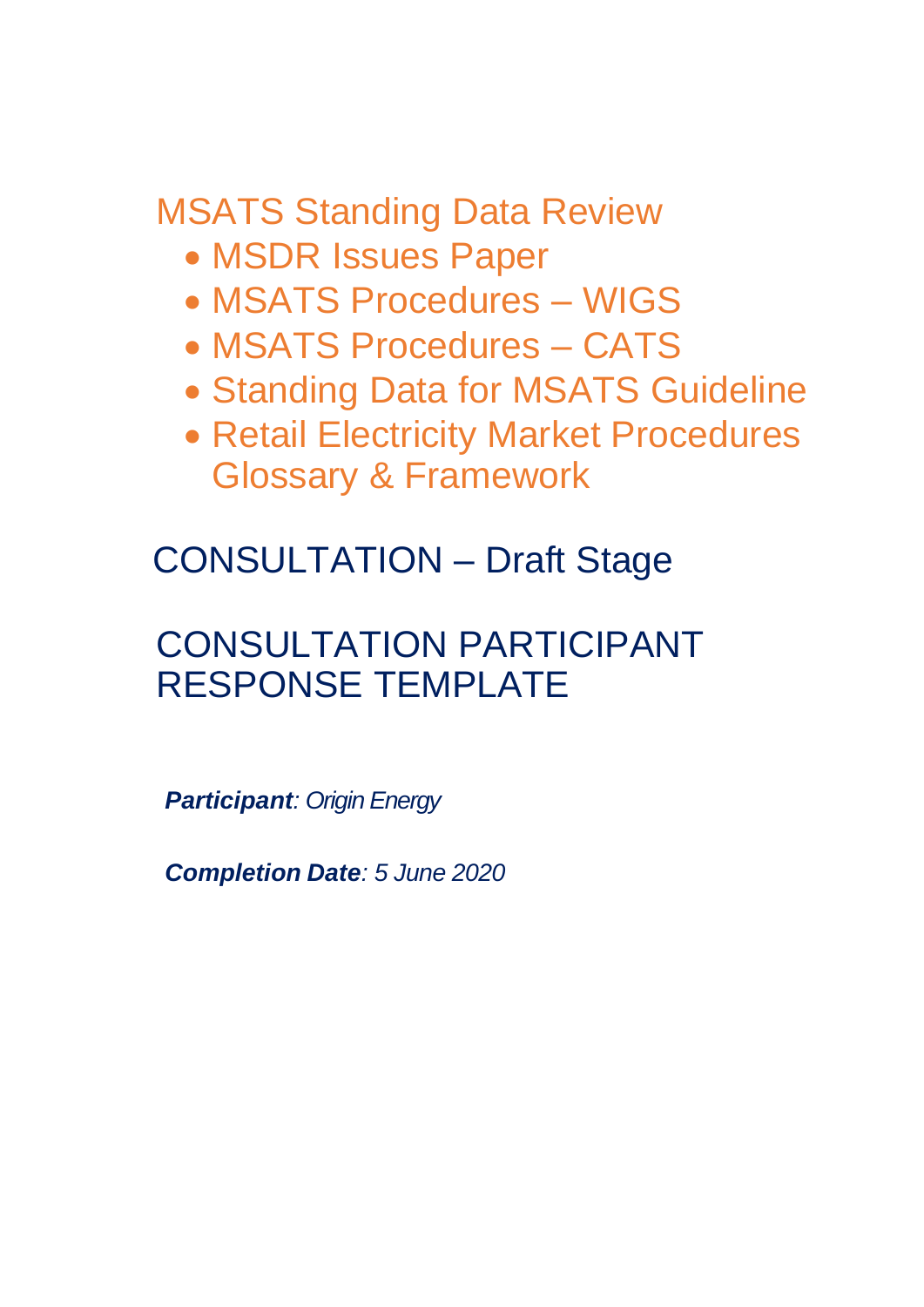# **Table of Contents**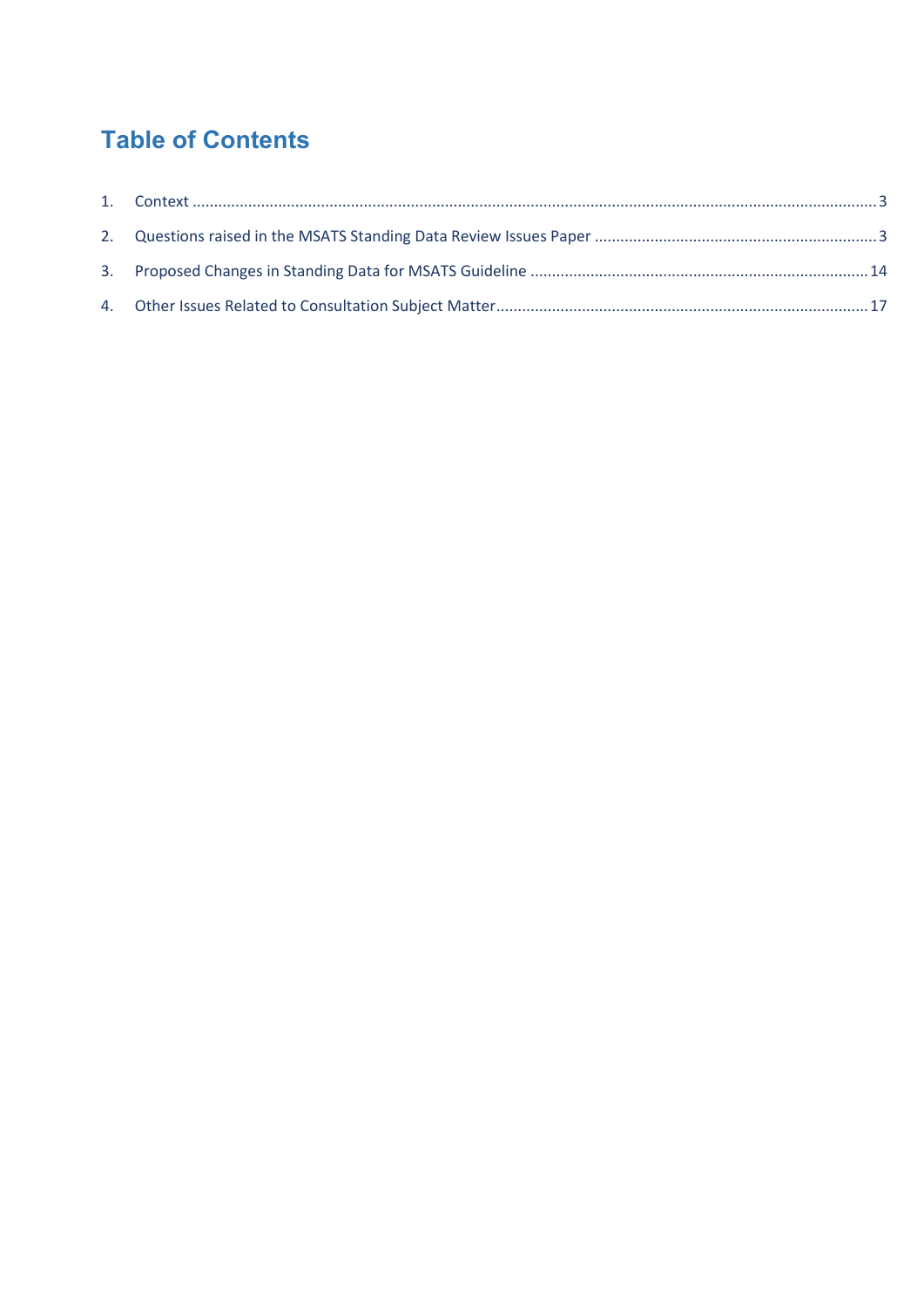### **1. Context**

This template is to assist stakeholders in giving feedback to the questions raised in the Draft Report about the proposed changes to the MSATS Standing Data.

### **2. Questions raised in the MSATS Standing Data Review Draft Report**

#### 2.1 Material Issues

<span id="page-2-1"></span><span id="page-2-0"></span>

| <b>Information</b><br>Category                              | Question<br>No. | Question                                                                                                                                                                     | <b>Participant Comments</b>                                                                                                                                                                                                                                                                                                                                                                                                                                                                                                                                                                                                                                                                                                                                                                                                                      |
|-------------------------------------------------------------|-----------------|------------------------------------------------------------------------------------------------------------------------------------------------------------------------------|--------------------------------------------------------------------------------------------------------------------------------------------------------------------------------------------------------------------------------------------------------------------------------------------------------------------------------------------------------------------------------------------------------------------------------------------------------------------------------------------------------------------------------------------------------------------------------------------------------------------------------------------------------------------------------------------------------------------------------------------------------------------------------------------------------------------------------------------------|
| Type 4a<br>Metering<br><b>Installation</b><br>(MRAM) Reason | 1.              | What are the key issues for AEMO to consider in working with<br>stakeholders to explore with the AEMC the potential benefits<br>of enhanced access to exception information? | Origin Energy's view is that the potential benefits of<br>providing enhanced access to exemption information<br>would be reduced market costs for the new Retailer<br>as it will assist with the next steps to take with the<br>customer i.e. exemption because of the non-<br>availbility of remote communications.<br>The issue is around timing for the population on this<br>information. Origin Energy proposes that where<br>there is a change that results in the communications<br>being restored, then a timeframe of when this should<br>be updated in MSATS as well as the responsible<br>party should be defined.<br>In addition, MC's will have the ability to use MSATS<br>to determine if an exemption exists and need to be<br>managed as part of the metering installation and to<br>be able to apply for a new exemption (with |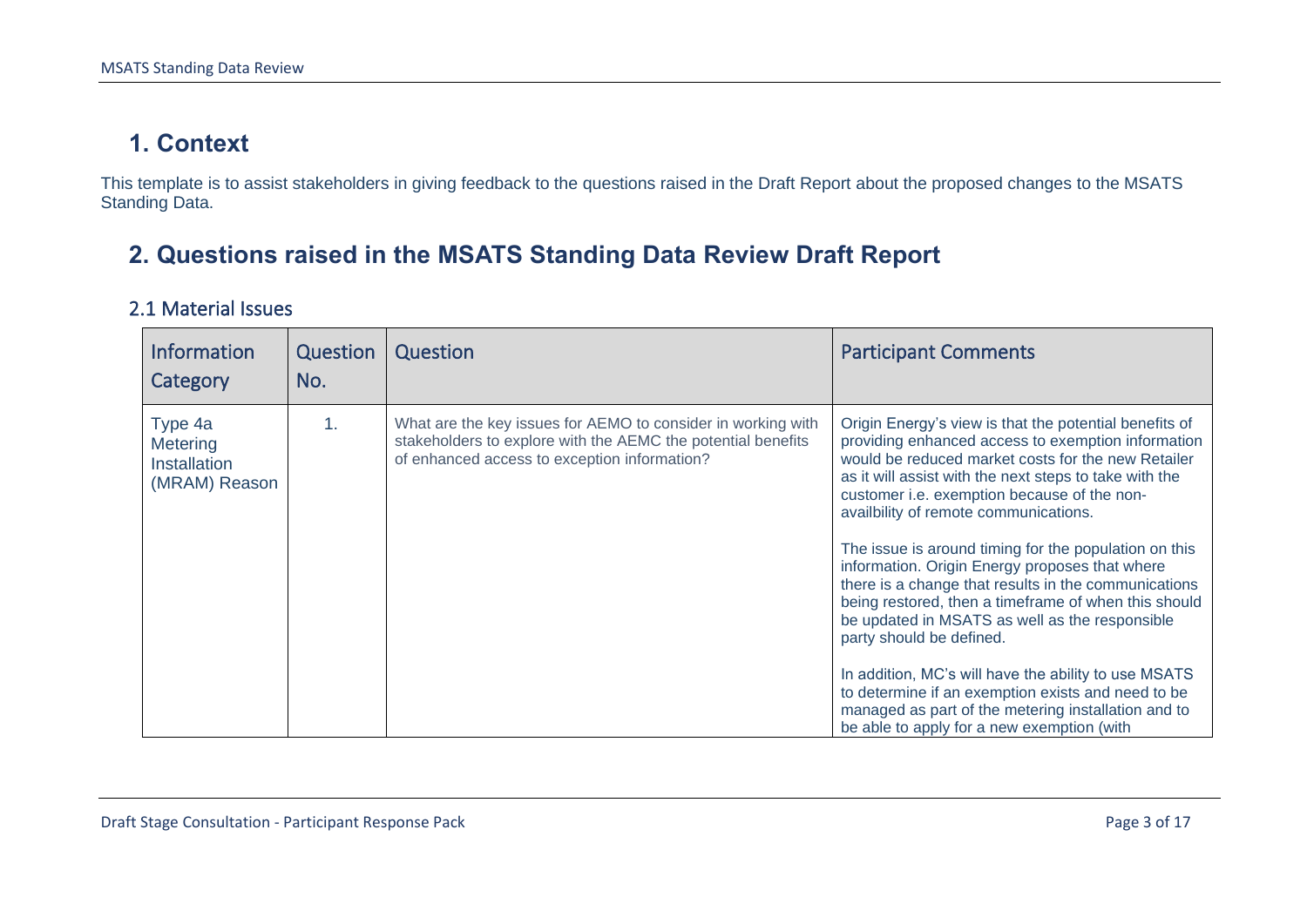| <b>Information</b><br>Category                                       | Question<br>No. | Question                                                                                                                                                                                                                                                                     | <b>Participant Comments</b>                                                                                                                                                                                                                                                                                          |
|----------------------------------------------------------------------|-----------------|------------------------------------------------------------------------------------------------------------------------------------------------------------------------------------------------------------------------------------------------------------------------------|----------------------------------------------------------------------------------------------------------------------------------------------------------------------------------------------------------------------------------------------------------------------------------------------------------------------|
|                                                                      |                 |                                                                                                                                                                                                                                                                              | investigation and evidence) based on the flag<br>transfer of MC.                                                                                                                                                                                                                                                     |
| Metering<br><b>Installation</b><br><b>Transformer</b><br>Information | 2.              | In the cases where transformers have dual secondary<br>windings or more (500kV: 110V: 110V), how would<br>participants prefer to see those represented in the<br>enumerated list for VT Ratio, keeping in mind that a<br>transformer can have up to five secondary windings? | Origin Energy support the proposed example<br>provided by AEMO (500kV: 110V: 110V: 230V).                                                                                                                                                                                                                            |
| <b>Shared Fuse</b><br><b>Details</b>                                 | 3.              | Through what mechanism can a MC or MP communicate with<br>an LNSP to instigate shared isolation point status changes?                                                                                                                                                        | Origin Energy proposes two options for the MP/MC<br>to advise the LNSP.                                                                                                                                                                                                                                              |
|                                                                      |                 |                                                                                                                                                                                                                                                                              | Option 1- Through B2B via the<br>"SiteAccessNotification" by including an additional<br>Value of "SharedFuse" to the "HazardDescription"<br>field. The LNSP can then use that information to<br>update MSATS.                                                                                                        |
|                                                                      |                 |                                                                                                                                                                                                                                                                              | Option 2 - When the "Not-Complete" service order is<br>returned by the MP to the Retailer, the LNSP uses<br>the notified party transaction.                                                                                                                                                                          |
|                                                                      |                 |                                                                                                                                                                                                                                                                              | Origin Energy would like to reiterate to get full value<br>out of this field, industry should consider a method<br>for linking all shared supply points together (such as<br>a code that applies to all the NMI's on the same<br>shared supply) to reduce overall industry cost in<br>needing to maintain this data. |
|                                                                      |                 |                                                                                                                                                                                                                                                                              | There is also value where the LNSP is aware a NMI<br>is flagged for life support to provide this information                                                                                                                                                                                                         |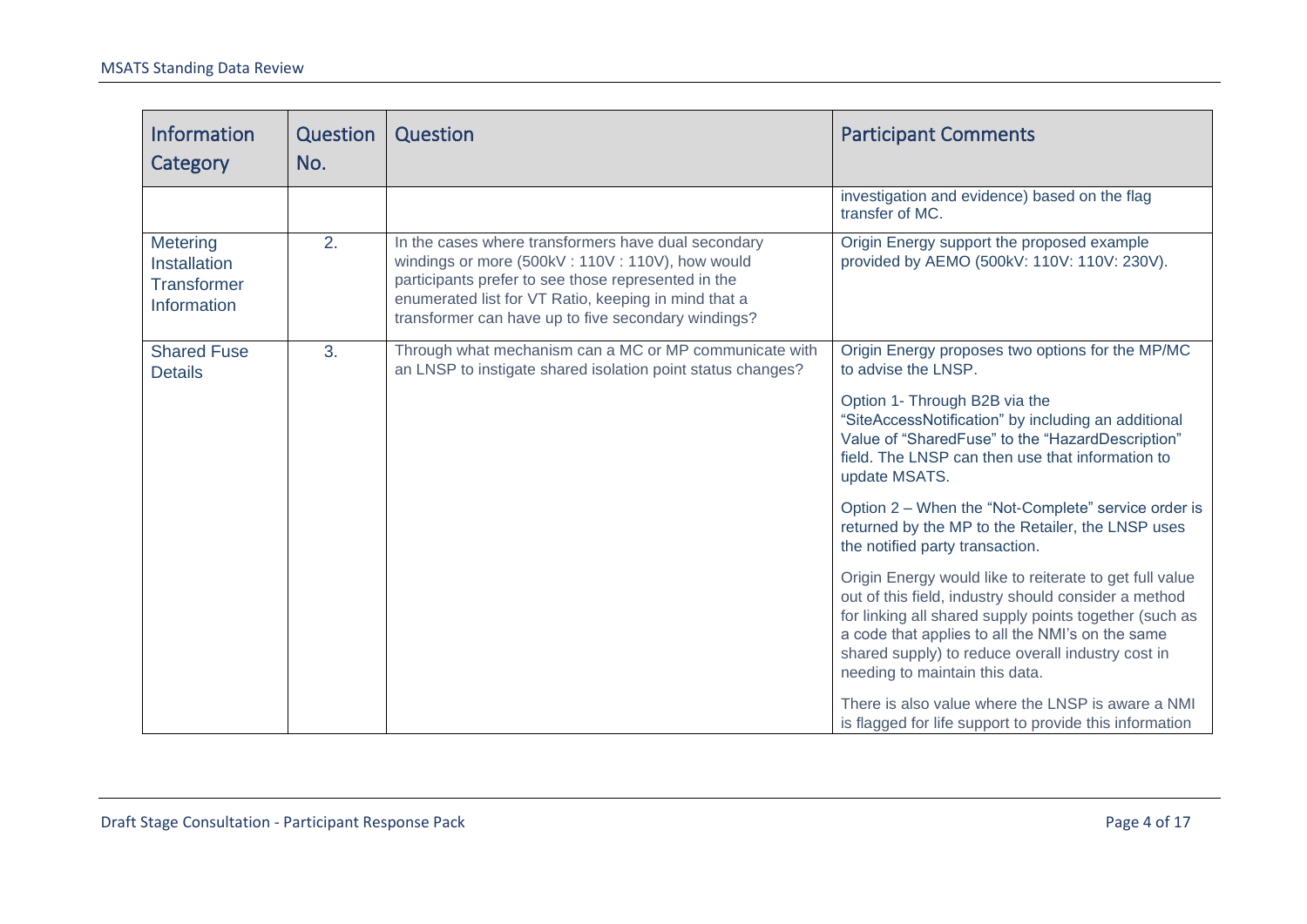| <b>Information</b><br>Category | Question<br>No.  | Question                                                                                                                                                                                                                                                                                                                                                                                                                                                                                                                        | <b>Participant Comments</b>                                                                                                                                                                                                                                                                                                          |
|--------------------------------|------------------|---------------------------------------------------------------------------------------------------------------------------------------------------------------------------------------------------------------------------------------------------------------------------------------------------------------------------------------------------------------------------------------------------------------------------------------------------------------------------------------------------------------------------------|--------------------------------------------------------------------------------------------------------------------------------------------------------------------------------------------------------------------------------------------------------------------------------------------------------------------------------------|
|                                |                  |                                                                                                                                                                                                                                                                                                                                                                                                                                                                                                                                 | for any of the MP's/MC's that intend to isolate the<br>site.                                                                                                                                                                                                                                                                         |
| <b>GPS</b><br>Coordinates      | $\overline{4}$ . | Please explain the benefits for expanding the GPS<br>coordinates field to cover all NMIs given this would be a<br>significant cost? For example, some multi-floor buildings<br>would have the same GPS coordinates so you may also need<br>to have elevation for which floor (assuming metering on each<br>$unit)$ ?                                                                                                                                                                                                            | Origin Energy propose that GPS coordinates should<br>be at a meter level not the NMI level. Most issues<br>are in rural areas where MP's are unable to locate a<br>meter or where there are multiple meters across a<br>site. This is less of an issue for multi-floor buildings<br>however there is benefit to have Floor Location. |
|                                | 5.               | AEMO has applied the definition of rural using the<br>'Designated regional area postcodes' to gain consistency in<br>approach, however feedback indicates a mixed response to<br>this option. Is there an alternate NEM wide definition that<br>can be applied across the NEM? AEMO notes, for example, in<br>Queensland NMIs are required to be classified as urban, short<br>rural and long rural for Guaranteed Service Levels. Is there<br>something similar to this in other jurisdictions and can it be<br>applied there? | Metro, Regional and Remote can be used in other<br>jurisdictions so definition should be used across the<br>NEM. By have this information it will assist with the<br>Meter Installation timeframes.                                                                                                                                  |
|                                | 6.               | Do you agree with AEMO proposal? If yes, why? If no, why<br>not? Please provide reasons.                                                                                                                                                                                                                                                                                                                                                                                                                                        | Origin Energy suggest to not limit this information for<br>just rural and MRIM sites rather should be extended<br>to all sites as it will assist in supporting the rollout of<br>smart meters. It will also assist in mitigating address<br>issues across the NEM.                                                                   |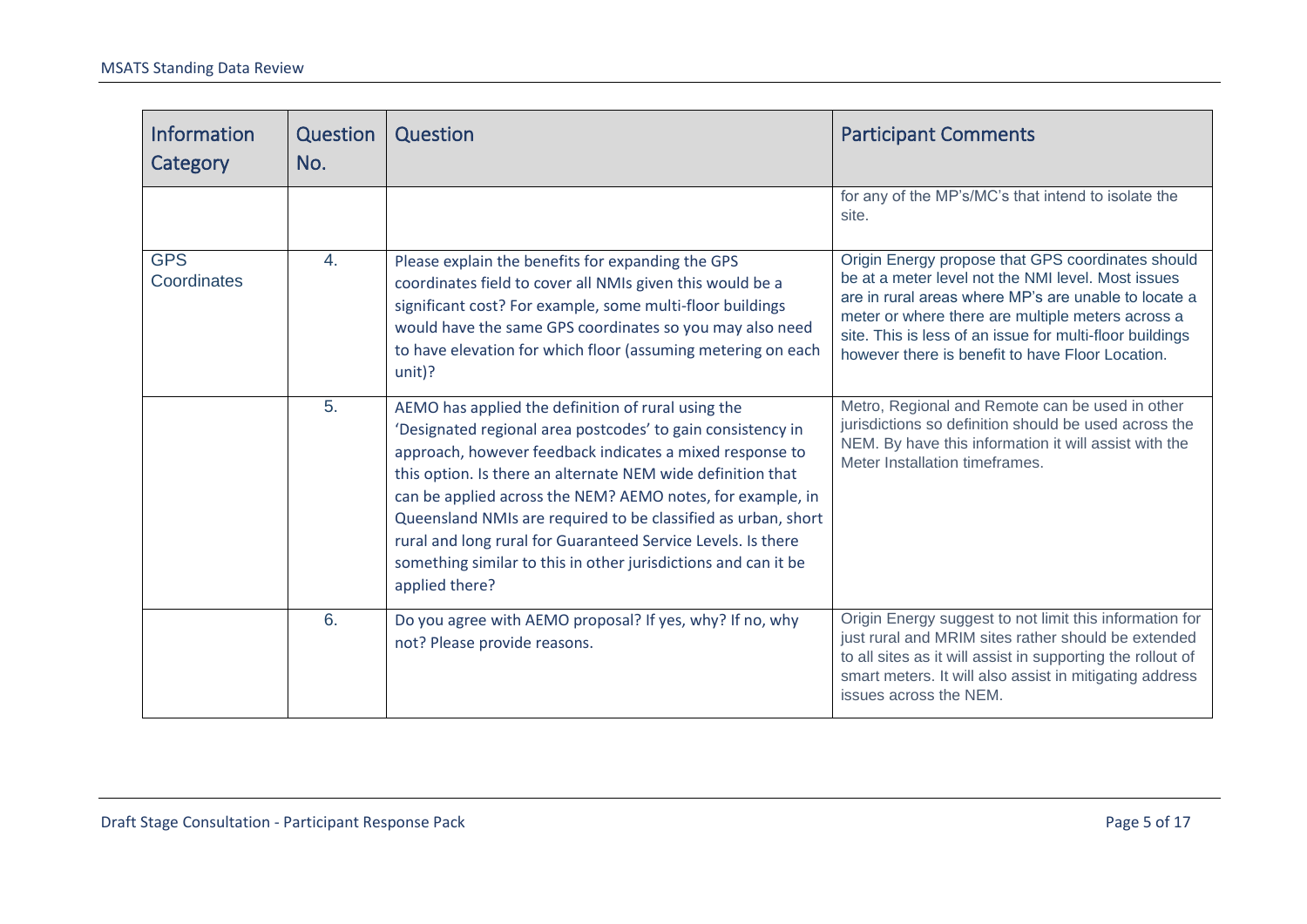| <b>Information</b><br>Category                    | Question<br>No. | Question                                                                                                                                                                   | <b>Participant Comments</b>                                                                                                                                                                                                                              |
|---------------------------------------------------|-----------------|----------------------------------------------------------------------------------------------------------------------------------------------------------------------------|----------------------------------------------------------------------------------------------------------------------------------------------------------------------------------------------------------------------------------------------------------|
|                                                   |                 |                                                                                                                                                                            | Origin Energy agree with AEMO's proposal to have<br>this field as 'mandatory for all new connections and<br>all meter exchanges and meter churns sites.                                                                                                  |
|                                                   |                 |                                                                                                                                                                            | This approach will allow time and opportunity for<br>multiple meter readings that are accurate for "all"<br>sites as proposed not just rural and MIRM sites.                                                                                             |
| <b>Network</b><br>Additional<br>Information field | 7 <sub>1</sub>  | What uses do participants (retailers, networks and metering<br>parties) have for the Network Additional Information field?                                                 | Origin Energy use this for site specific location<br>details where the GPS coordiates may not be<br>accurate i.e. which road to turn down.                                                                                                               |
|                                                   |                 |                                                                                                                                                                            | This field can also provide details that may not be<br>updated elsewhere. Useful additional details include<br>information for Meter Configurations, Networks Tariff<br>and site/location.                                                               |
|                                                   | 8.              | Are there other fields that may be suitable to apply this<br>information? For example, Meter Location field with an<br>increased character length available for the field. | Origin Energy support the introduction of a Meter<br>Location field as it can be useful with GPS<br>coordinates to give an indication of how to locate the<br>meter. An increased character length would be<br>beneficial to allow for more information. |
|                                                   | 9.              | Do you agree with retaining the Network Additional<br>Information field?                                                                                                   | Origin Energy support retaining the Network<br>Additional Information field.                                                                                                                                                                             |
|                                                   |                 |                                                                                                                                                                            | Can AEMO confirm if there is a set character limit for<br>this field?                                                                                                                                                                                    |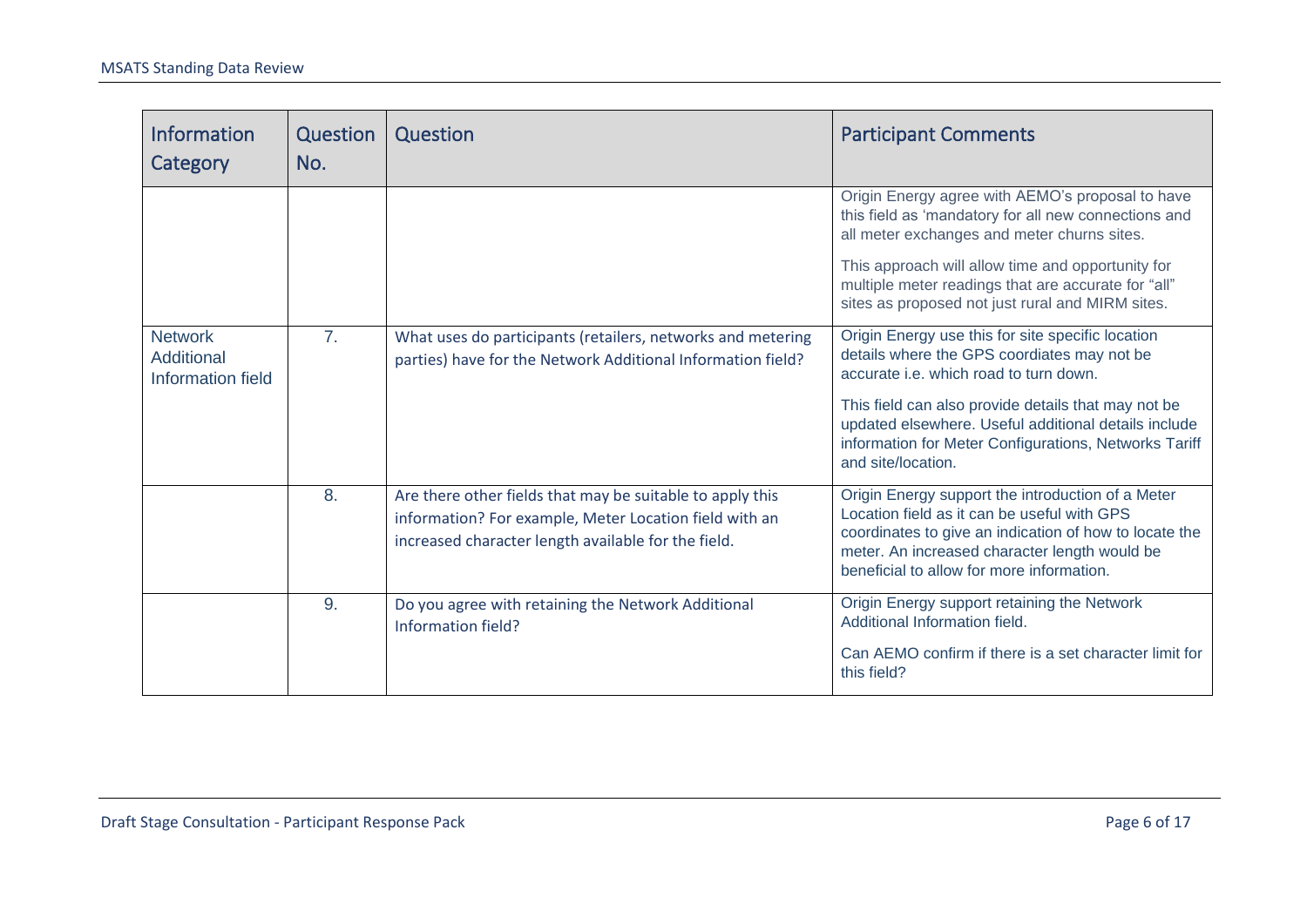#### 2.2 Data Transition

| <b>Information</b><br>Category                         | Question<br>No. | Question                                                                                           | <b>Participant Comments</b>                                                                                                                                                                                                                                                                                                           |
|--------------------------------------------------------|-----------------|----------------------------------------------------------------------------------------------------|---------------------------------------------------------------------------------------------------------------------------------------------------------------------------------------------------------------------------------------------------------------------------------------------------------------------------------------|
| <b>Scenarios</b>                                       | 10.             | For Removed fields, would you prefer Option 1 (retain history)<br>or Option 2 (remove history)?    | Origin Energy support Option 1 (Retain History) for<br>visibility purposes.                                                                                                                                                                                                                                                           |
| Scenario 2: Add<br>a new field<br>(Proposed<br>Fields) | 11.             | For Added fields, would you prefer Option 1, 2a, 2b, 2c, 3, 4<br>or $5?$                           | Origin Energy's preference is for Option 4. This will<br>allows a field by field review the ability to either just<br>fill as you go (CR inbound), or AEMO derive from<br>existing data and fill, or participants fill using a Bulk<br>Data Tool from their own data sources to pre-seed<br>the new value.                            |
|                                                        | 12.             | If you choose Option 2a, please choose between i(a) or i(b)<br>and provide answers for ii.         | N/A                                                                                                                                                                                                                                                                                                                                   |
|                                                        | 13.             | If you choose Option 2b, please choose between i(a) or i(b)<br>and provide answers for ii and iii. | N/A                                                                                                                                                                                                                                                                                                                                   |
|                                                        | 14.             | If you choose Option 2c, please choose between for i(a) or<br>$i(b)$ .                             | N/A                                                                                                                                                                                                                                                                                                                                   |
|                                                        | 15.             | Do you have any further comment regarding the above?                                               | If industry is going to effort to create new fields to<br>create value for the market it makes sense to<br>populate the most valuable field using the most<br>effective mechanism i.e. if a updating individual sites<br>by CR's will take months/years to complete then<br>having the option of a bulk change would be<br>beneficial |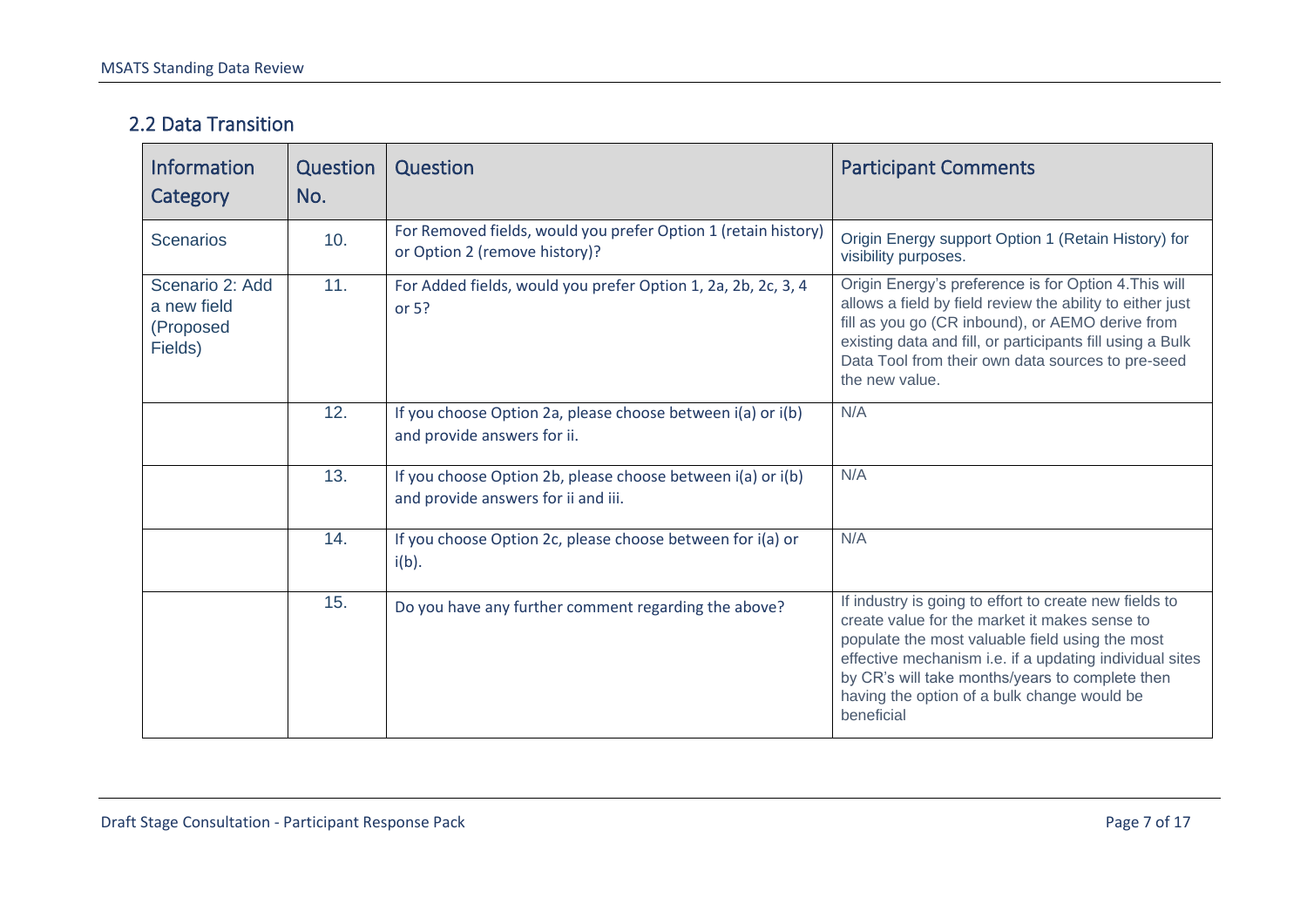| <b>Information</b><br>Category                          | Question<br>No. | Question                                                                                              | <b>Participant Comments</b>                                                                                                                                                                                                                                                                                |
|---------------------------------------------------------|-----------------|-------------------------------------------------------------------------------------------------------|------------------------------------------------------------------------------------------------------------------------------------------------------------------------------------------------------------------------------------------------------------------------------------------------------------|
| Scenario 3:<br>Amend an<br>existing field (To<br>Amend) | 16.             | For Amended fields, would you prefer Option 1, 2a, 2b, 3, 4<br>or $5?$                                | Origin Energy's preference is for Option 4. This will<br>allows a field by field review the ability to either just<br>fill as you go (CR inbound), or AEMO derive from<br>existing data and fill, or participants fill using a Bulk<br>Data Tool from their own data sources to pre-seed<br>the new value. |
|                                                         | 17.             | If you choose Option 2a, please choose between i(a) or i(b)<br>and provide answers for ii.            | N/A                                                                                                                                                                                                                                                                                                        |
|                                                         | 18.             | If you choose Option 2b, please choose between i(a) or i(b)<br>and provide answers for ii and iii.    | N/A                                                                                                                                                                                                                                                                                                        |
|                                                         | 19.             | Please provide any further details required                                                           | For efficiency whether the fields are new or<br>amended the same process can be applied to both<br>to allow for a one pass process.                                                                                                                                                                        |
| Outbound<br><b>Notification</b><br><b>Options</b>       | 20.             | For Outbound Notifications, would you prefer Option 1, 1a, 2,<br>or $3?$                              | Origin Energy's preference is Option 1. This is<br>because the SDR is updated daily via C1 reports<br>and pick up any changes in the standing data as<br>they are carried out. A snapshot reconciliation can<br>also be carried out post changes for a sanity check.                                       |
|                                                         | 21.             | Do you have an alternate method of receiving Outbound<br>Notifications? If so, please provide details | N/A                                                                                                                                                                                                                                                                                                        |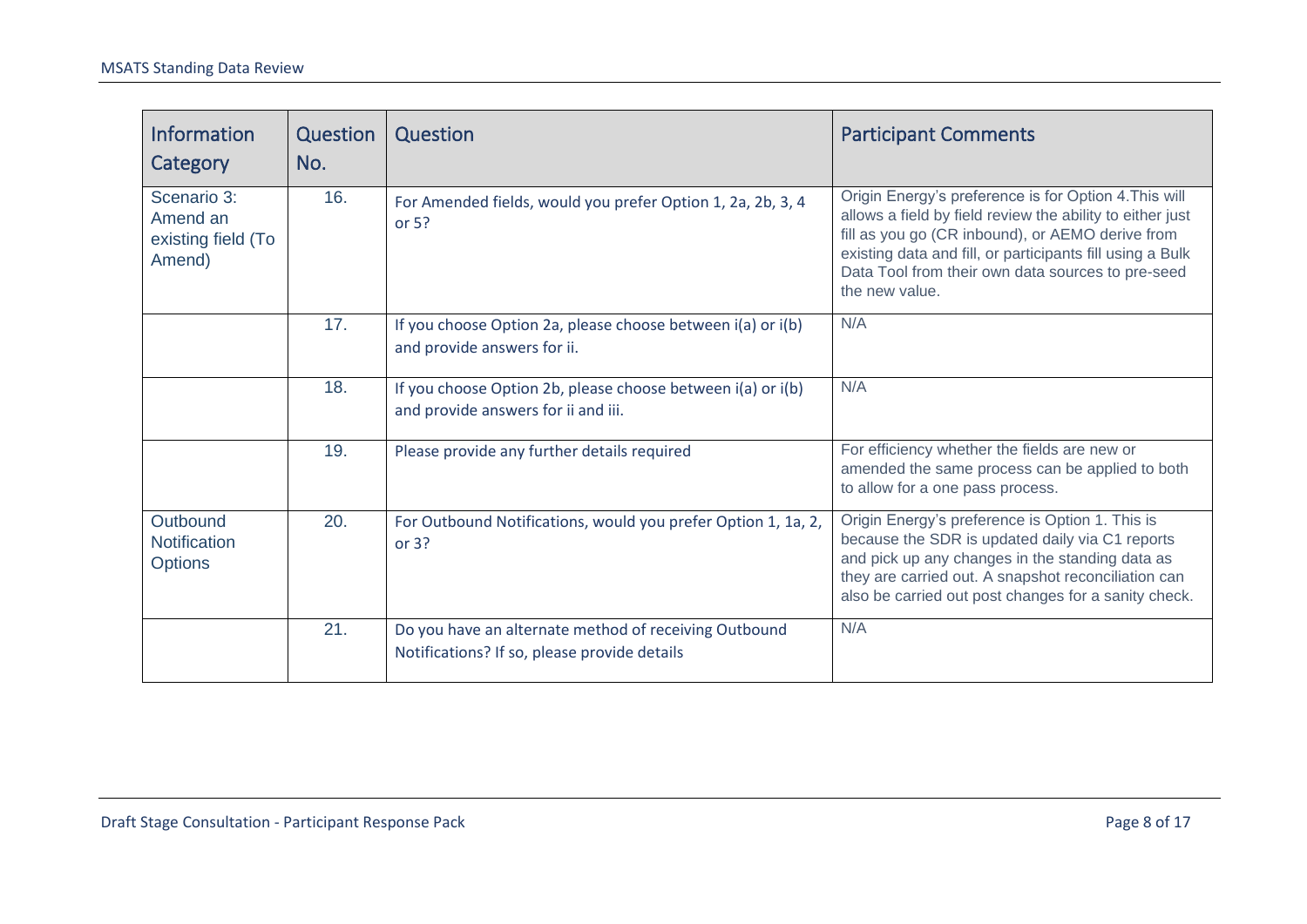#### 2.3 Other Matters

| Information<br>Category              | Question<br>No. | Question                                   | <b>Participant Comments</b>                                                                                                                                                                                                                                                                                                                                                                                                                                                                                                                                                                                                                                                                                                                                                                                                                                                                                                                                                                                                                                                                                                                                                                                                                                                                                                                                                                                                            |
|--------------------------------------|-----------------|--------------------------------------------|----------------------------------------------------------------------------------------------------------------------------------------------------------------------------------------------------------------------------------------------------------------------------------------------------------------------------------------------------------------------------------------------------------------------------------------------------------------------------------------------------------------------------------------------------------------------------------------------------------------------------------------------------------------------------------------------------------------------------------------------------------------------------------------------------------------------------------------------------------------------------------------------------------------------------------------------------------------------------------------------------------------------------------------------------------------------------------------------------------------------------------------------------------------------------------------------------------------------------------------------------------------------------------------------------------------------------------------------------------------------------------------------------------------------------------------|
| <b>Consumer Data</b><br><b>Right</b> | 22.             | Do you agree with the proposed new fields? | Origin Energy seek clarification on the following:<br>How would the account holder be defined? If a<br>secondary account holder was added or deleted -<br>would this trigger a change in account holder<br>notification? A customer may have multiple NMIs -<br>is there functionality to send to all NMIs?<br>In addition this field would need to cater for both in-<br>situ (move-in with the same FRMP) and transfer<br>(new customers with new FRMP). Also note the<br>latter has implications from a Customer Switching<br>perspective, where the losing FRMP does not get<br>notified until the transfer is completed. If the account<br>holder goes from a single customer to joint, is that<br>deemed to be a change?<br>Origin Energy believes that is is inappropriate that<br>this change has been requested to MSATS given<br>that there has been no discussion nor consultation<br>with industry over authentication/authorisation<br>models for Consumer Data Right. Due process<br>should be followed where the ACCC consults on the<br>proposed authentication model, a decision is made<br>and then requests are made to the relevant<br>regulatory instruments to accommodate the ACCC's<br>decision. Data should not be released without the<br>appropriate authentication that the data is relevant to<br>the person who is requesting the data. Origin<br>Energy believes that there are potential privacy risks |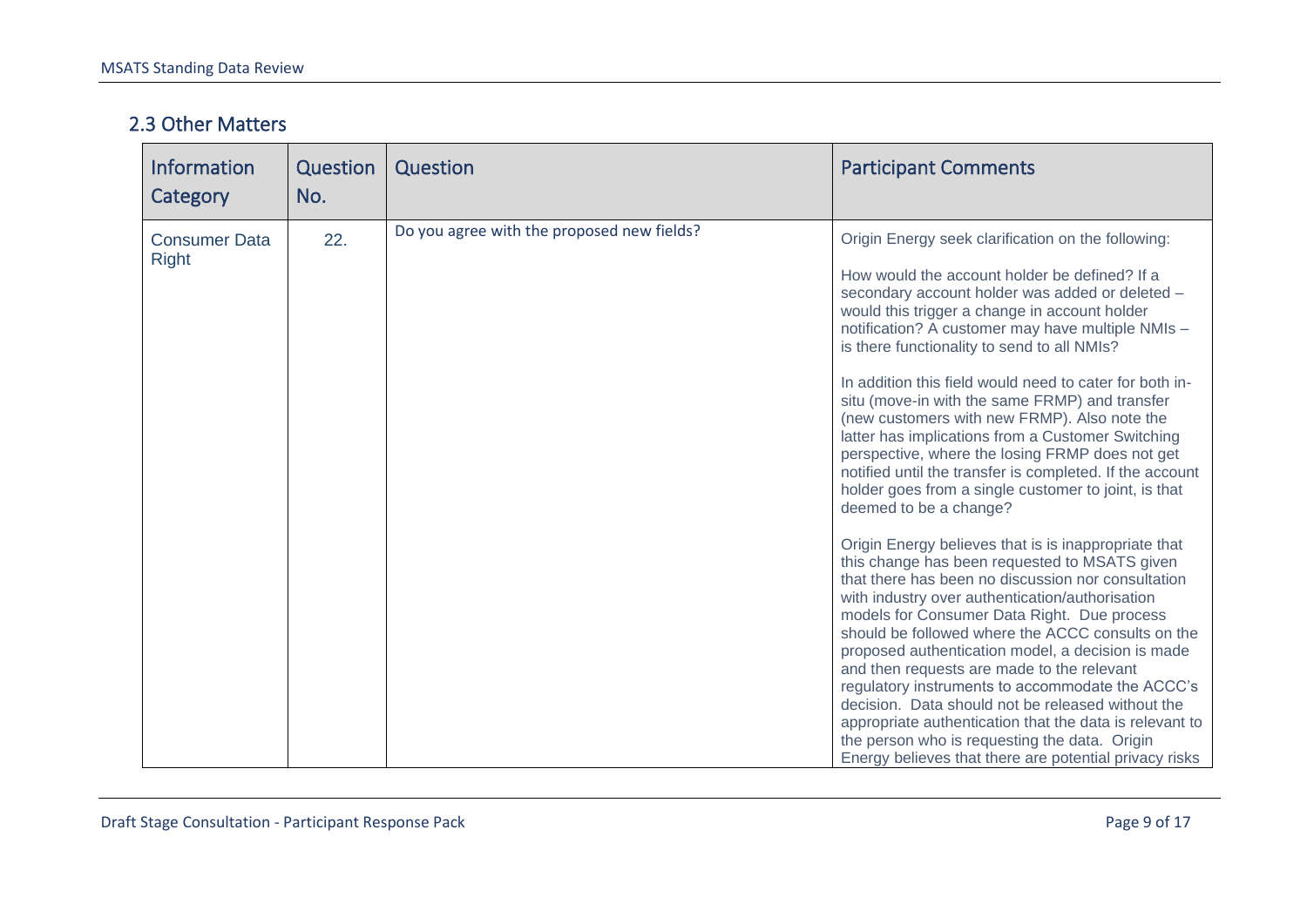| <b>Information</b><br>Category | Question<br>No. | Question                                                                                                                                                                                                   | <b>Participant Comments</b>                                                                                                                                                                                                                                                                                                                                                                                                                                                                                                                                                                                                                                                                                                                                                                                                                                                                |
|--------------------------------|-----------------|------------------------------------------------------------------------------------------------------------------------------------------------------------------------------------------------------------|--------------------------------------------------------------------------------------------------------------------------------------------------------------------------------------------------------------------------------------------------------------------------------------------------------------------------------------------------------------------------------------------------------------------------------------------------------------------------------------------------------------------------------------------------------------------------------------------------------------------------------------------------------------------------------------------------------------------------------------------------------------------------------------------------------------------------------------------------------------------------------------------|
|                                |                 |                                                                                                                                                                                                            | with the removal to requirement to verify customer<br>details with the party who holds this information. The<br>risks are increased with the proposed broadness of<br>the terms 'customer' and 'associate' in the Energy<br><b>CDR Designation Instrument.</b>                                                                                                                                                                                                                                                                                                                                                                                                                                                                                                                                                                                                                             |
|                                | 23.             | What types of scenarios $-$ including specific examples $-$ could<br>be envisaged which would raise complexities whose resolution<br>would be required in order to achieve the data sharing<br>objectives? | AEMO propose to include 2 fields:<br><b>Change of Account Holder</b><br>1 <sub>1</sub><br>2.<br>Change of Account Holder Effective Date<br>Origin Energy seek clarification on the following:<br>Can AEMO confirm what the character limit<br>for this field?<br>Incase of Liquidation ? how will this be<br>handled from Account holder prospective<br>change on standing data?<br>Insolvency name ? how will this be handled<br>and from Account holder prospective<br>change on standing data<br>Consideration also needs to be given to take into<br>account privacy aspects i.e. customers personal<br>situation and the proposed broadness of the terms<br>'customer' and 'associate' in the draft Desgination<br>Instrument. There is the potential for data relevant<br>to an 'associate' to be released with a general CDR<br>request. The terms need to be refinded in the Rules |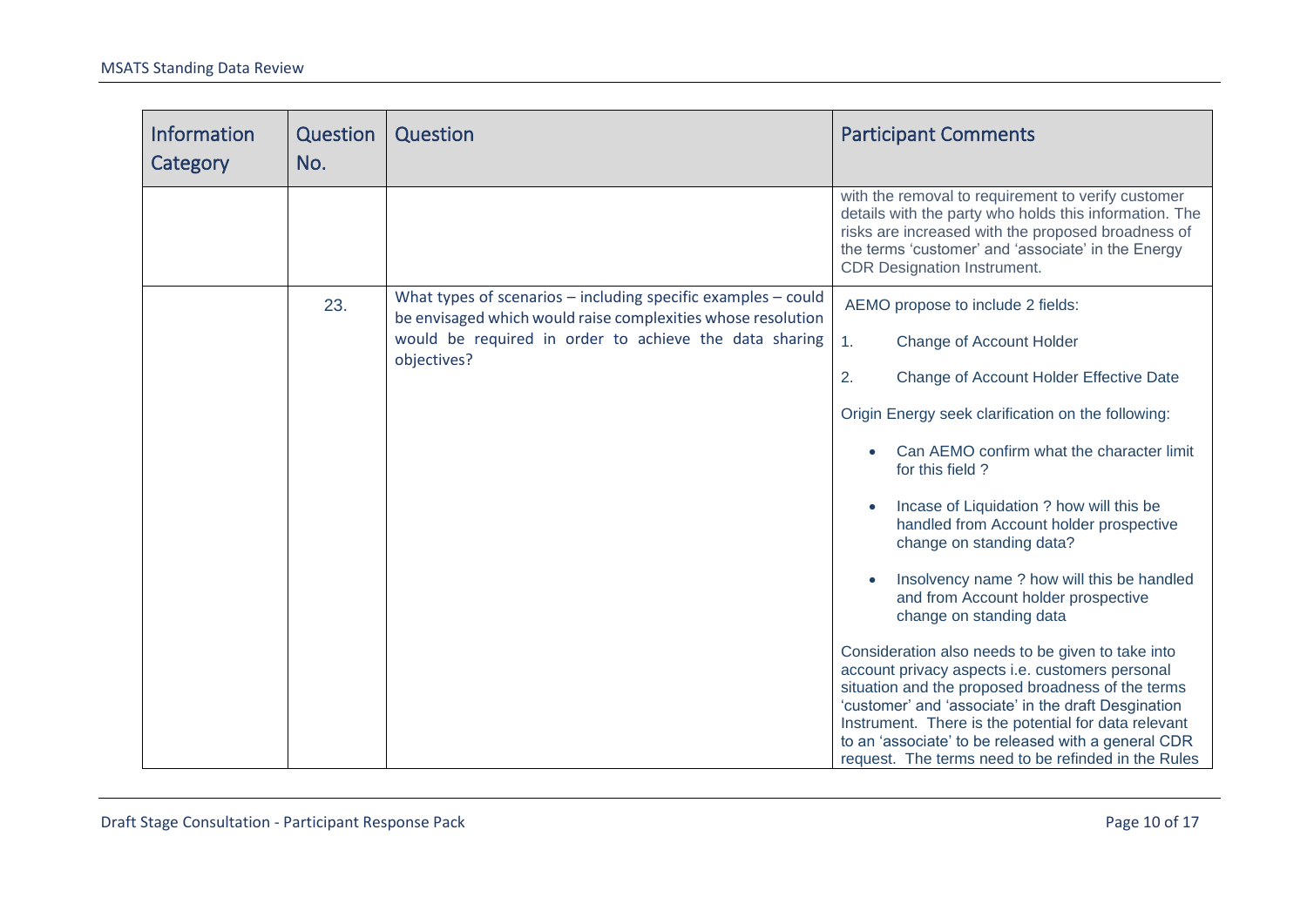| <b>Information</b><br>Category | Question<br>No. | Question                                                                                                                               | <b>Participant Comments</b>                                                                                                                                                                                                                                                                                                                                                                                                                                                                                                              |
|--------------------------------|-----------------|----------------------------------------------------------------------------------------------------------------------------------------|------------------------------------------------------------------------------------------------------------------------------------------------------------------------------------------------------------------------------------------------------------------------------------------------------------------------------------------------------------------------------------------------------------------------------------------------------------------------------------------------------------------------------------------|
|                                |                 |                                                                                                                                        | The broadness of these terms need to be<br>determined prior to setting standards in MSATS.<br>Note: the Data Standards Body is currently<br>consulting on the data standard for CDR. There has<br>been debate over 'what is an account' and how it<br>should be defined for CDR purposes. Any changes<br>to MSATS should reflect the standards developed by<br>the Data Standards Body to minimise confusion and<br>costs.                                                                                                               |
|                                | 24.             | What sorts of consequences - including potential unintended<br>consequences - may need to be considered in respect of these<br>fields? | As part of the customer switching rules, AEMO has<br>proposed that customers will be able to switch<br>between retailers and products on a 65 business day<br>retrospective basis. Thus, when the customer<br>enters into a new product plan, the customer could<br>change or the details of the customer could change<br>on a 65 business day retrospective basis.<br>Therefore, change of customer details could also<br>occur on a 65 business day retrospective basis.<br>This will need to be addressed. There are specific         |
|                                |                 |                                                                                                                                        | concerns in relation to renters, For example, you<br>may have 3 renters in a premises, one renter moves<br>out and the new renter changes the name in which<br>the electricity plan is in for the premises. Under the<br>customer switching rules, the new renters name on<br>the account can be backdated up to 65 business<br>days. Questions are then asked when there has<br>been a change of account (65 busines days prior or<br>at the time of taking up the new contract)? This has<br>flow on implications to the management of |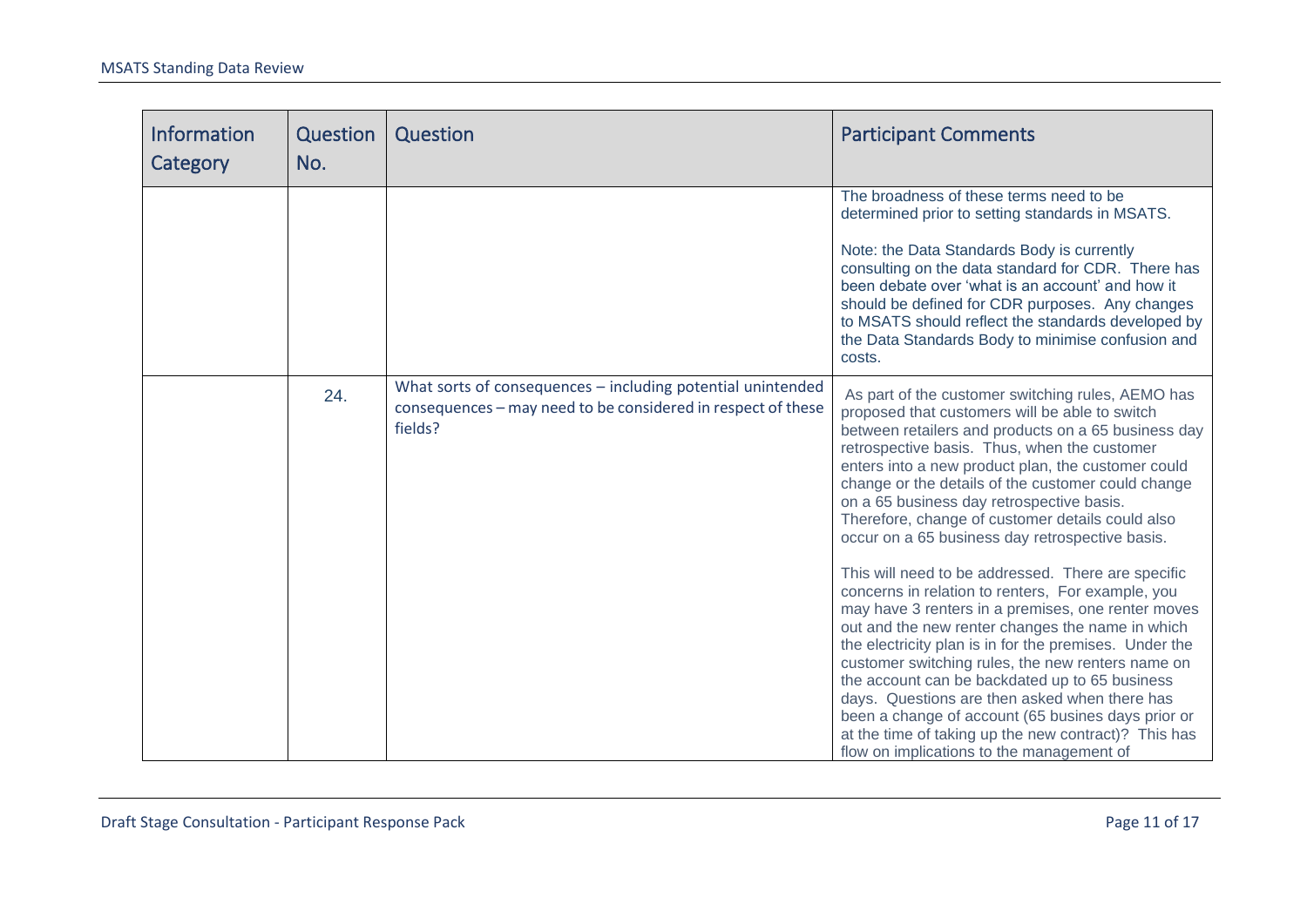| <b>Information</b><br>Category | Question<br>No. | Question                                                                                                                                                                                                                                                                                                                                                 | <b>Participant Comments</b>                                                                                                                                                                                                                                                                                                                      |
|--------------------------------|-----------------|----------------------------------------------------------------------------------------------------------------------------------------------------------------------------------------------------------------------------------------------------------------------------------------------------------------------------------------------------------|--------------------------------------------------------------------------------------------------------------------------------------------------------------------------------------------------------------------------------------------------------------------------------------------------------------------------------------------------|
|                                |                 |                                                                                                                                                                                                                                                                                                                                                          | customers and what data the consumer is entitled to<br>receive.                                                                                                                                                                                                                                                                                  |
|                                | 25.             | Do you agree with the timeframe for updating the data in<br>these fields?                                                                                                                                                                                                                                                                                | Origin Energy is of the view that timeframes should<br>be reflective of current market timeframes.                                                                                                                                                                                                                                               |
|                                | 26.             | Are there other suggestions to help meet the ACCC's<br>objective?                                                                                                                                                                                                                                                                                        | The ACCC should consult on the proposed<br>authentication models prior to any consideration or<br>decisions in relation to proposed amendments of<br>MSATS procedures. We do not believe that it is<br>appropriate to consider this issue at this time.                                                                                          |
|                                | 27.             | Given this change commenced on 1 December 2017, to what<br>extent are you seeing issues with the population of the NTC?                                                                                                                                                                                                                                  | N/A                                                                                                                                                                                                                                                                                                                                              |
|                                | 28.             | If AEMO was to review the obligations on NTC, out of the<br>options proposed, which do you see being the most effective<br>to address the current issues experienced. Please provide<br>reasons as to why you think the options you've chosen would<br>address the issue.<br>a) Compliance options for MPB performance for<br>incorrectly populating NTC | Origin's Energy preference is Option D. The NTC is<br>set by the LNSP not the MP. In addition, a change to<br>the NTC is subject to approval by the LNSP. The MP<br>should have the option however to update the tariff<br>post meter install, correct an NTC if populated<br>incorrectly or if the tariff is not updated in a timely<br>manner. |
|                                |                 | b) Retailer obligations to inform the MC and MPB of the<br>appropriate NTC                                                                                                                                                                                                                                                                               |                                                                                                                                                                                                                                                                                                                                                  |
|                                |                 | c) Network obligations to correct an incorrectly populated<br>NTC within three business days; and or                                                                                                                                                                                                                                                     |                                                                                                                                                                                                                                                                                                                                                  |
|                                |                 | d) If networks are provided the obligation to populate NTC<br>then they will have only three business days to correctly                                                                                                                                                                                                                                  |                                                                                                                                                                                                                                                                                                                                                  |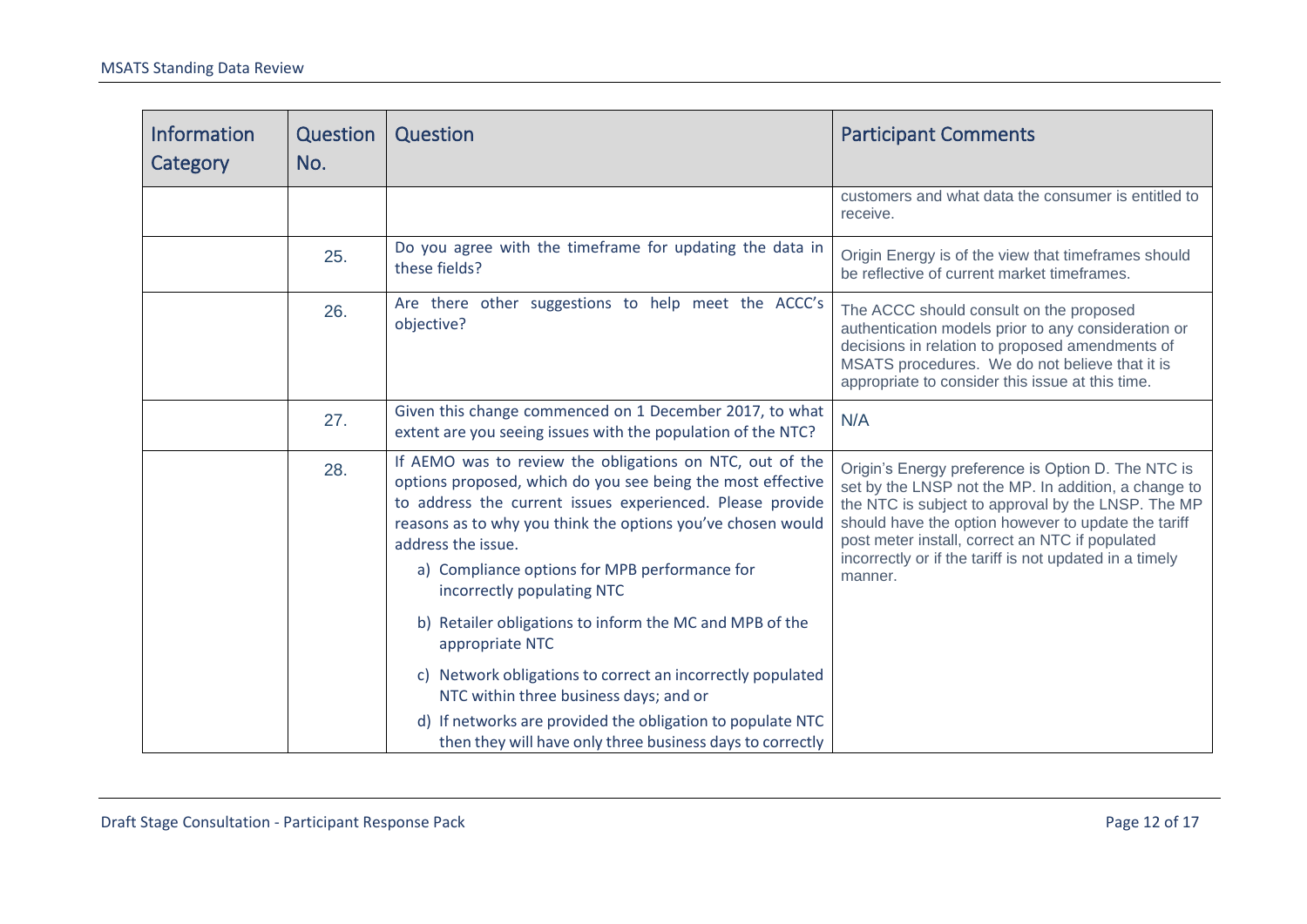<span id="page-12-0"></span>

| <b>Information</b><br>Category | Question<br>No. | Question                                                                                                                                                                                   | <b>Participant Comments</b>                                                                                                                                                                      |
|--------------------------------|-----------------|--------------------------------------------------------------------------------------------------------------------------------------------------------------------------------------------|--------------------------------------------------------------------------------------------------------------------------------------------------------------------------------------------------|
|                                |                 | populate this after the metering installation details are<br>provided by the MPB, this will ensure there are not<br>additional delays to the commissioning of the meter in<br><b>MSATS</b> |                                                                                                                                                                                                  |
|                                | 29.             | Do you have any comments on the options provided by<br><b>Endeavour Energy?</b>                                                                                                            | There are many instances where there is more than<br>one NTC for all meters on an installation. Especially<br>where there is Controlled Load. This would be a<br>serious limitation to Option 2. |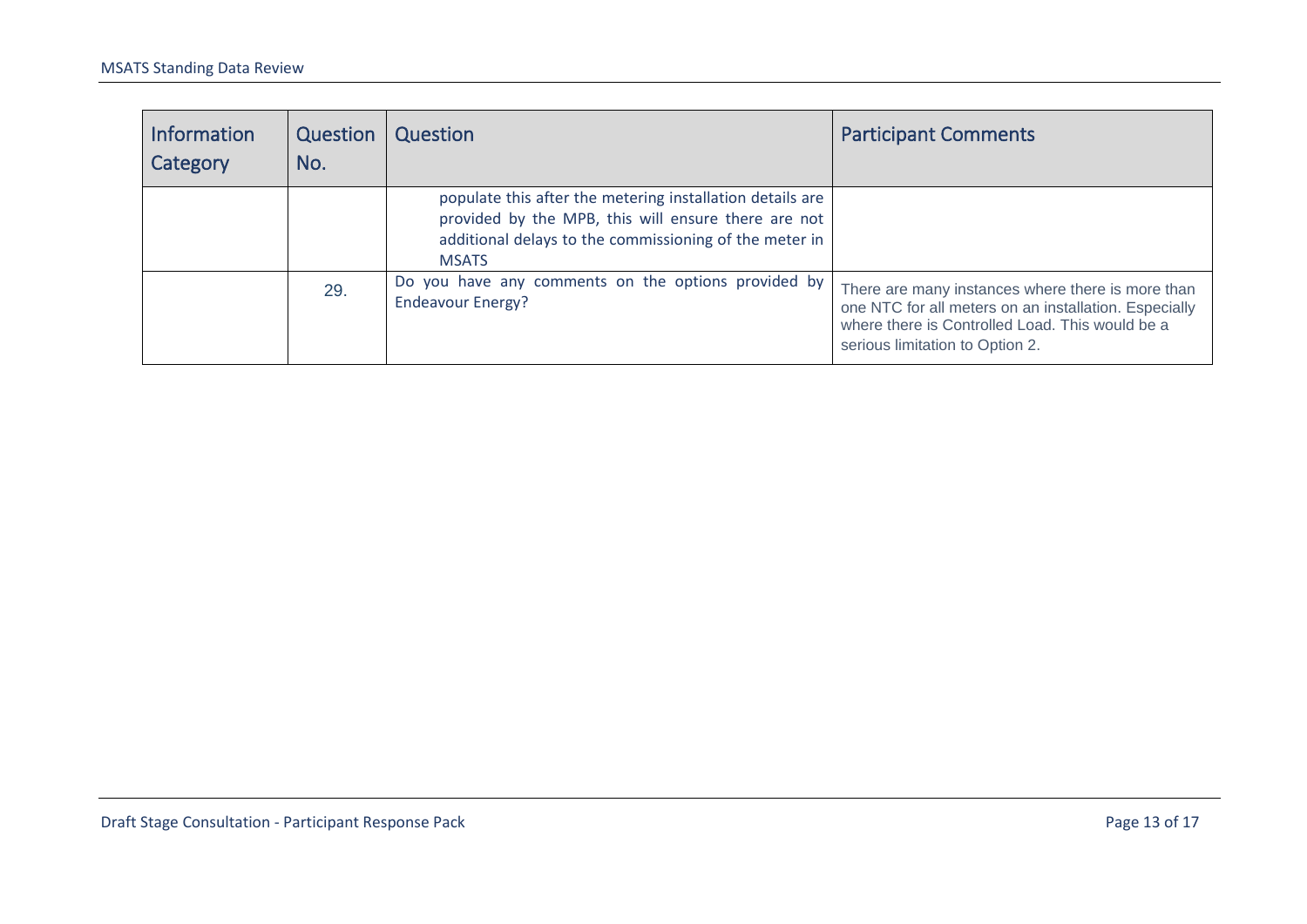## **3. Proposed Changes in MSATS Procedures - WIGS**

| Section No/Field Name | <b>Participant Comments</b> |
|-----------------------|-----------------------------|
|                       |                             |
|                       |                             |
|                       |                             |
|                       |                             |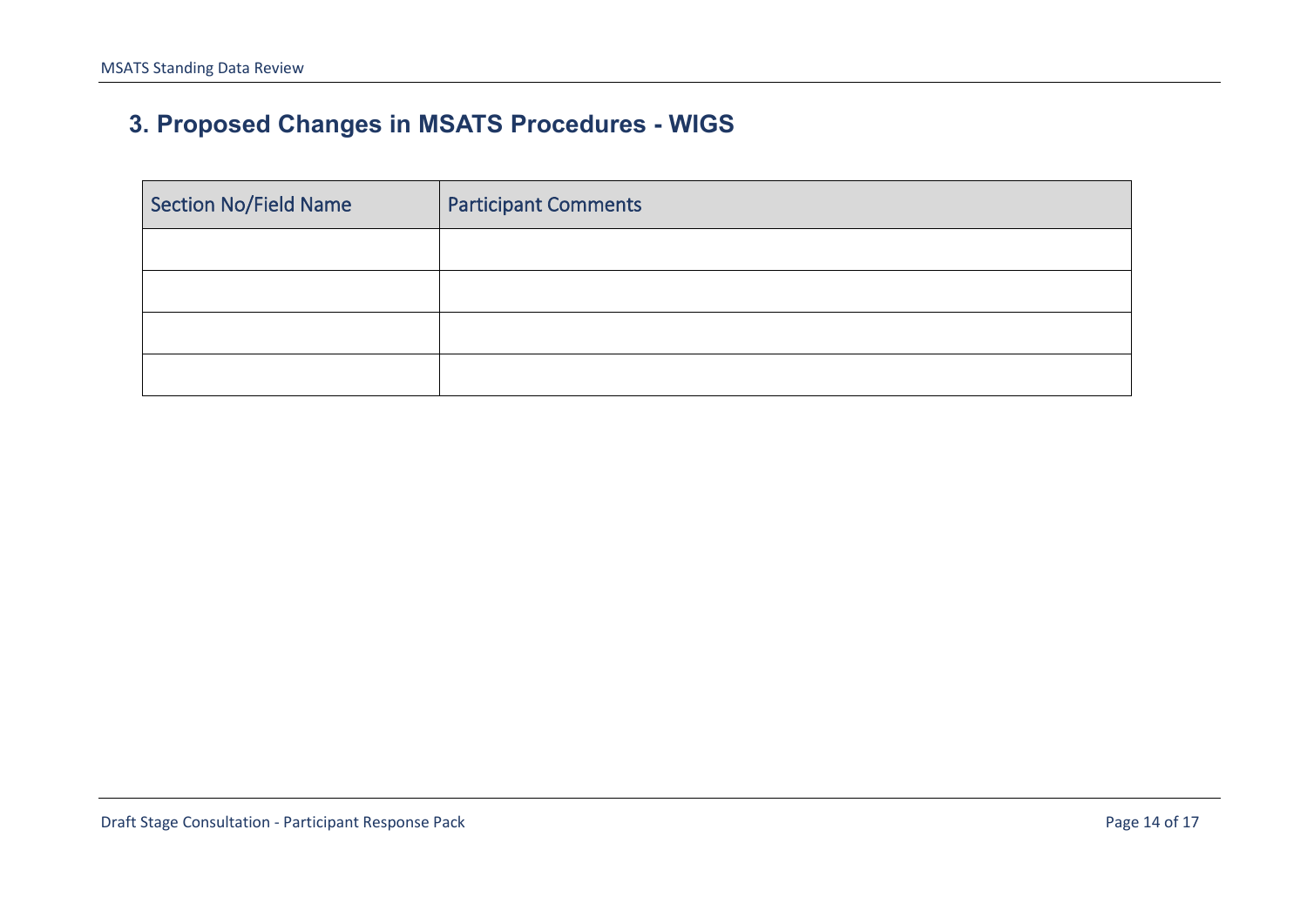## **4. Proposed Changes in MSATS Procedures - CATS**

| Section No/Field Name | <b>Participant Comments</b> |
|-----------------------|-----------------------------|
|                       |                             |
|                       |                             |
|                       |                             |
|                       |                             |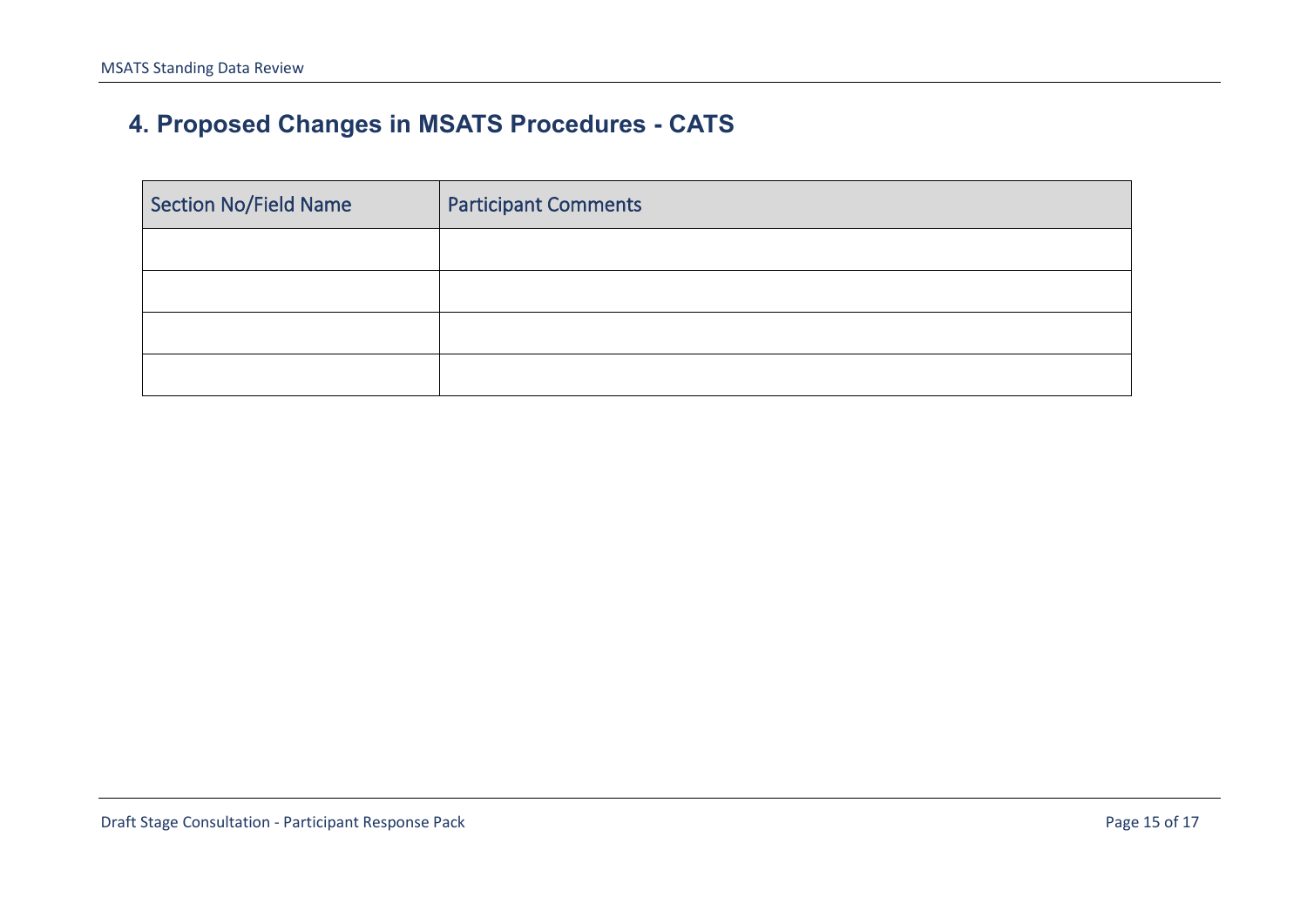## **5. Proposed Changes in Standing Data for MSATS Guideline**

| Section No/Field Name | <b>Participant Comments</b> |
|-----------------------|-----------------------------|
|                       |                             |
|                       |                             |
|                       |                             |
|                       |                             |